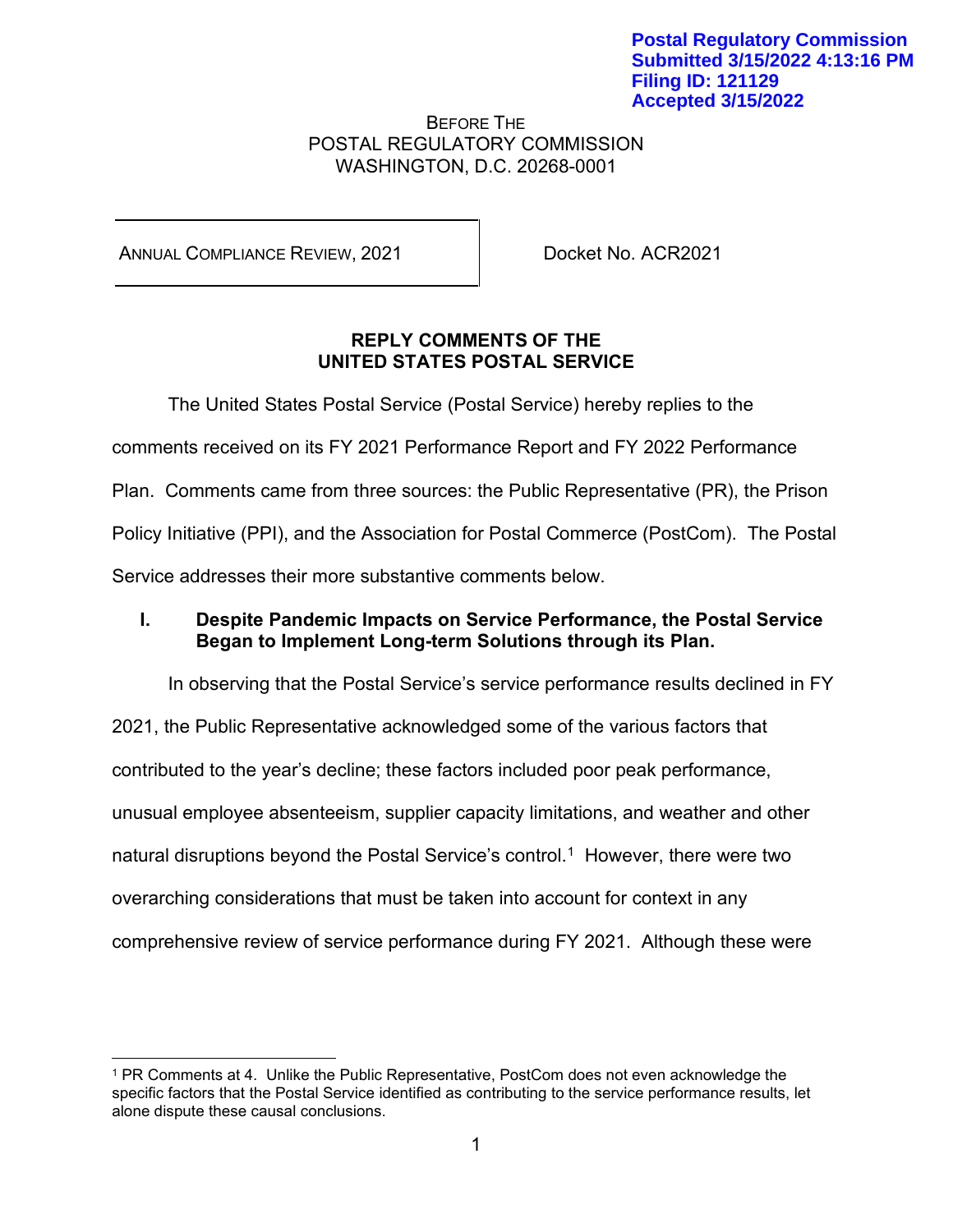not mentioned in the other parties' comments, they are intertwined with most of the factors listed above.

First, in FY 2021, service performance was undeniably impacted by the effects of the COVID-19 pandemic, which caused, among other things, the significantly high employee absences, historically high peak season package volume, and substantially reduced supplier transportation capacity.<sup>[2](#page-1-0)</sup> But, as the United States and the Postal Service worked to overcome these effects, overall service performance for market dominant products improved to the point that performance for some products exceeded pre-pandemic levels.

Second, during FY 2021 the Postal Service initiated a strategy designed not only to address the near-term challenges of the pandemic, but also to help ensure quality and sustainable postal services for the long term. Specifically, on March 23, 2021, the Postal Service published its 10-year strategic plan, entitled *Delivering for America: Our Vision and Ten-Year Plan to Achieve Financial Sustainability and Service Excellence*  (Plan or *Delivering for America* Plan).[3](#page-1-1) The Plan sets forth a comprehensive and balanced set of initiatives to address the Postal Service's long-standing financial, service, and operational challenges. Ultimately, the Plan is designed to achieve two fundamental goals: service excellence, defined as meeting or exceeding 95 percent on-time delivery across all product categories, and financial sustainability, by enabling the Postal Service to achieve break-even performance over the next 10 years while making the necessary investments in its people and infrastructure. By achieving these goals, the Plan will ensure that the American people receive prompt, reliable, and

<span id="page-1-0"></span><sup>2</sup> *See* ACR21 at 49-50.

<span id="page-1-1"></span><sup>3</sup> *See* ACR21 at 53-56.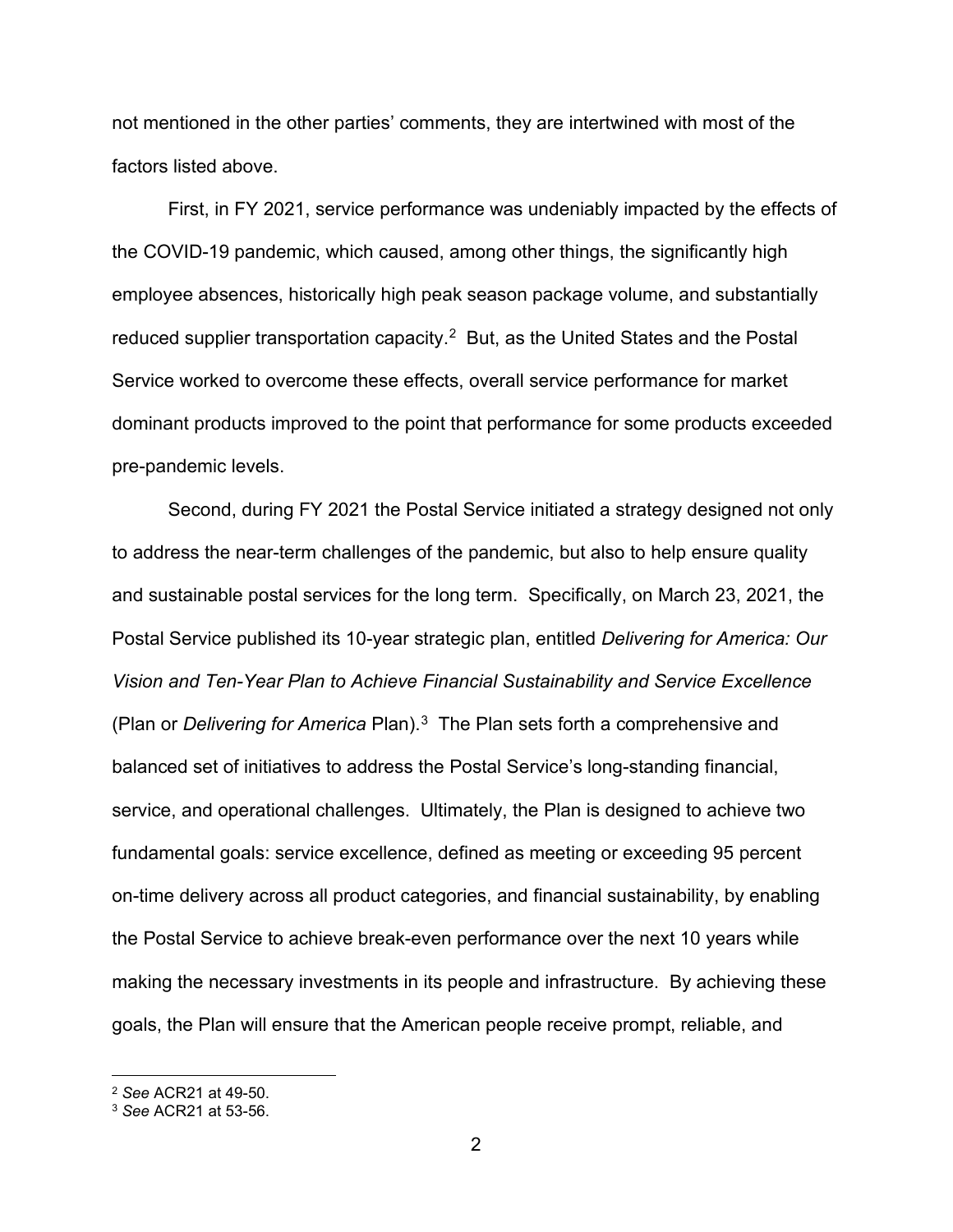efficient universal postal services, through a postal system that is self-sustaining and capable of meeting their evolving needs.[4](#page-2-0)

PostCom complains that the FY 2022 targets are not already set at 95%.<sup>5</sup> However, the Postal Service intends to transition to 95% over several years as the infrastructure and network changes necessary to achieve this performance are implemented, rather than immediately implement unrealistic changes to that level that are not achievable absent other fundamental changes. [6](#page-2-2) Indeed, PostCom itself praised the Postal Service's decision to "set targets that are more realistic than in previous years." $\frac{7}{7}$  That realism extends to the timing for the transition to the targets as well. Moreover, the Postal Service has further explained that its targets are one-year targets, with an expectation that they could be adjusted upward as the Plan continues to be implemented in FY 2022 (and beyond). $8$ 

Beyond the targets themselves, PostCom raises a variety of concerns about the Postal Service's measurement and reporting of service performance results, none of which is well-founded. First, PostCom wishes for greater granularity in a number of miscellaneous suggested ways. PostCom asserts that structural changes in field operations will result in reduced reporting, $9$  obliquely referring to the reduction in the number of geographic Areas and Districts for Postal Service processing and/or retail operations. As an initial matter, in FY 2021 and the first quarter of FY 2022, the Postal

<span id="page-2-0"></span><sup>4</sup> *See id.; see also* Response to Question 20, Responses of the United States Postal Service to Questions 1-29 of Chairman's Information Request No. 1, Jan. 18, 2022.

<span id="page-2-1"></span><sup>5</sup> PostCom Comments at 6.

<span id="page-2-2"></span><sup>6</sup> *See* Response to Question 15, Responses of the United States Postal Service to Questions 1-15 of Chairman's Information Request No. 6, Feb. 1, 2022.

<span id="page-2-3"></span><sup>7</sup> PostCom Comments at 6.

<span id="page-2-4"></span><sup>8</sup> *See* Response to Question 15, Responses of the United States Postal Service to Questions 1-15 of Chairman's Information Request No. 6, Feb. 1, 2022.

<span id="page-2-5"></span><sup>9</sup> PostCom Comments at 5.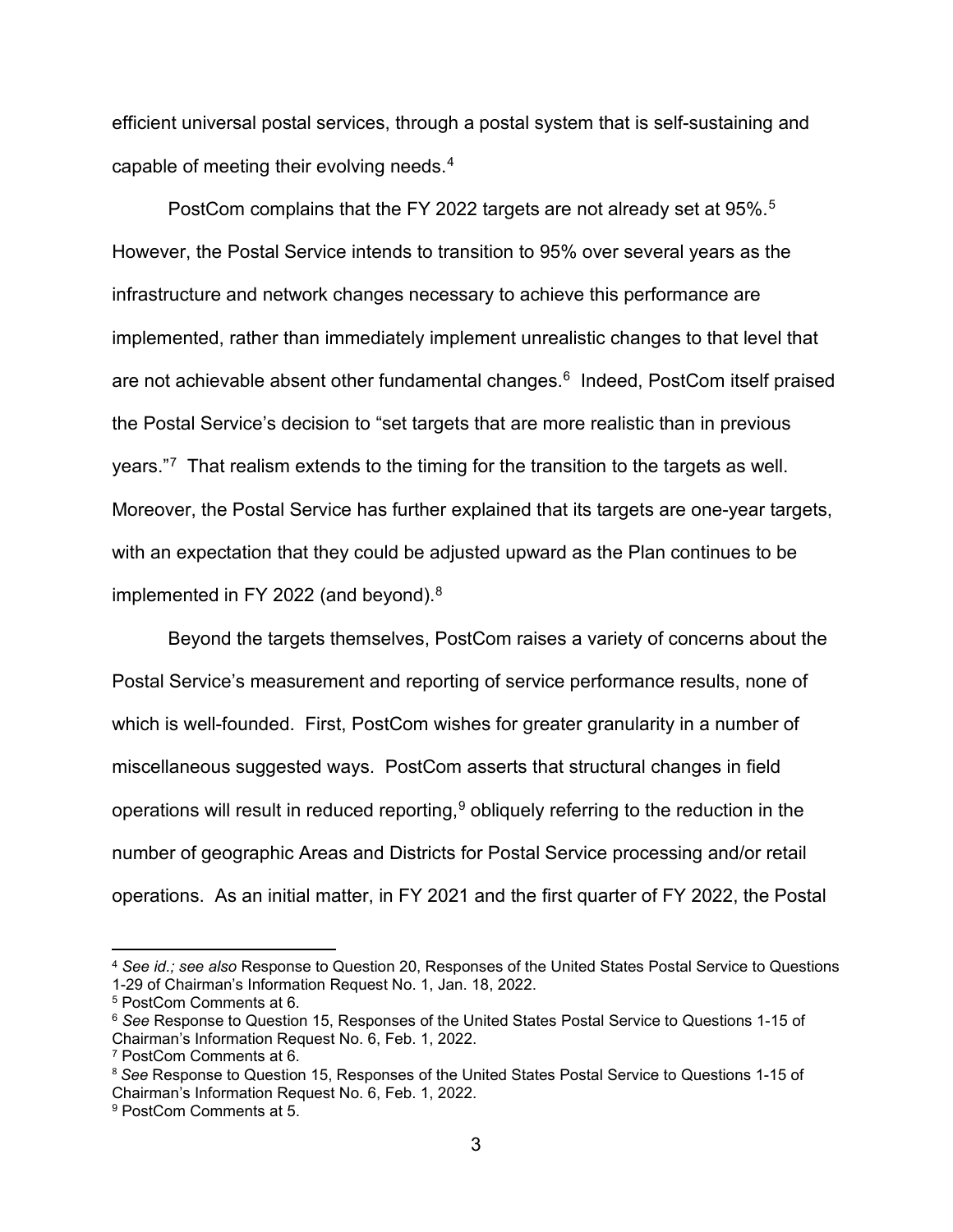Service continued to report its results using the former structure even after the operational changes had been implemented. Moreover, the changes to the internal geographic operational structure do not alter the substance of the performance reported. To the extent that the results–using the same kind of metrics–will eventually be organized under the current structure, they will better reflect reality and provide the most meaningful insight on differences in performance across the organization. It makes little sense to evaluate performance and develop improvements using data reflecting outdated operations that are therefore not actionable.

In addition to geographical granularity, PostCom criticizes "the highly aggregate way that the Postal Service" reports service performance.<sup>[10](#page-3-0)</sup> PostCom points to the measurement and reporting of the USPS Marketing Mail and Periodicals composite, suggesting an ulterior motive to hide Periodicals results amidst the more voluminous Marketing Mail data.<sup>[11](#page-3-1)</sup> The reality, however, is that the composite was created years earlier, not to obscure Periodicals performance, but for purposes of the internal National Performance Assessment (NPA), which is used for pay-for-performance adjustments to supervisor and managerial salaries. Before the composite, the NPA did not account for these Periodicals results; far from ignoring those results, the composite was a means to take them into account. Given the relatively low volume of Periodicals, though, it was reasonable to incorporate the Periodicals results proportionally with Marketing Mail results to avoid allocating too much weight to the Periodicals for the NPA adjustments.

In any event, to the extent that the composite is used externally, it is only an additional metric, on top of the ordinary disaggregated product service performance

<span id="page-3-0"></span><sup>10</sup> *Id*. at 4; *see also id.* at 3, 5.

<span id="page-3-1"></span><sup>11</sup> *Id*. at 2.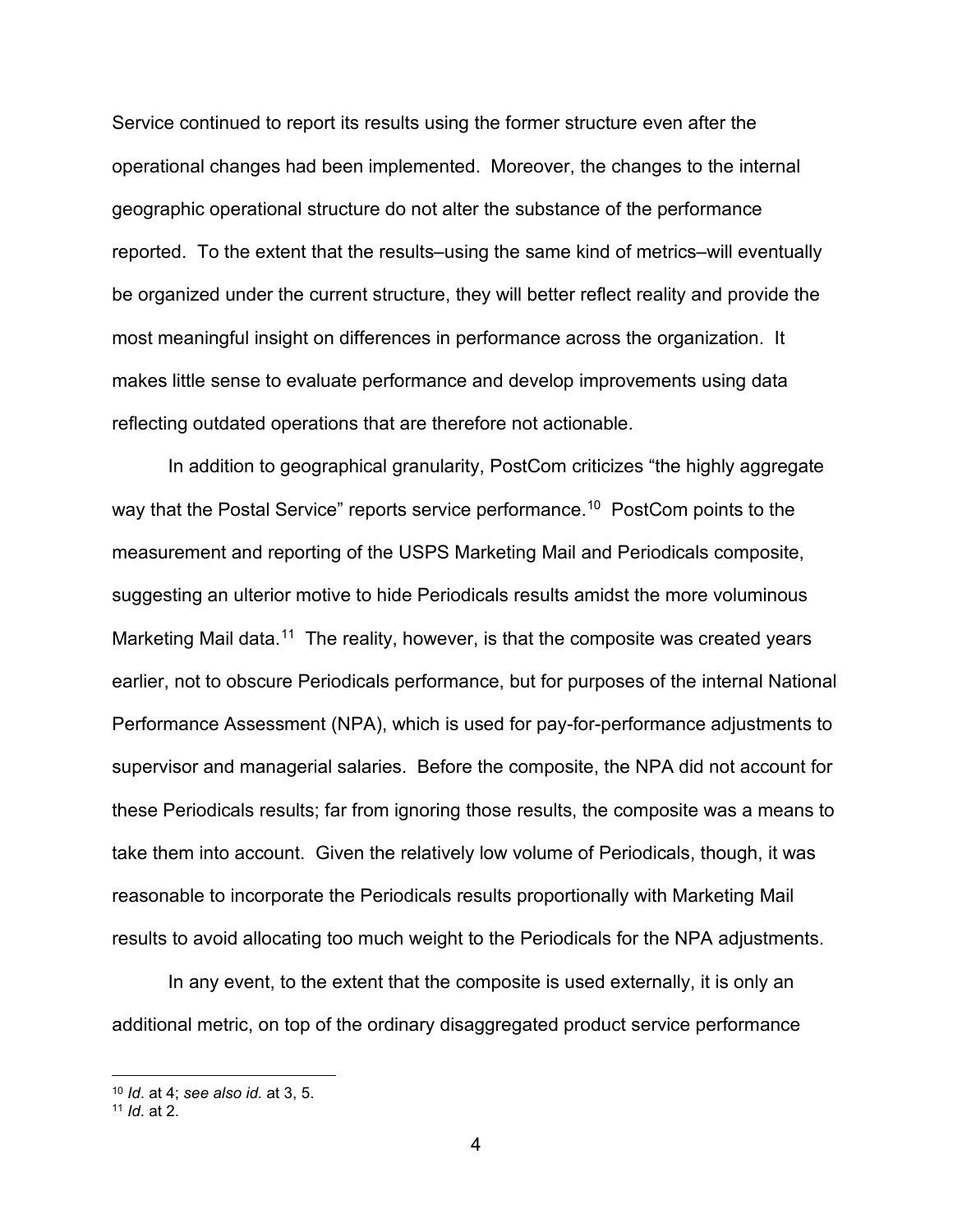reporting that also occurs. That is, quarterly and annually, the Postal Service reports its market dominant performance results by product, separately for the different USPS Marketing Mail and Periodicals products.[12](#page-4-0) For the same reason, PostCom's similar critique of the composite reporting of certain First-Class Mail letters and flats is similarly flawed.<sup>[13](#page-4-1)</sup> These composites are only in addition to, not in lieu of, the regular disaggregated reporting under 39 C.F.R. Part 3055, which includes separate letter and flats products.<sup>[14](#page-4-2)</sup>

Based on the Postal Service's success in reporting certain discrete Election Mail, as well as the Postal Service's technological advances, PostCom speculates that it should be feasible to require the Postal Service to report new, vaguely defined disaggregated categories of its own creation, such as mail to consumers versus mail to businesses.[15](#page-4-3) Beyond the ambiguity of these undefined categories, there are sound reasons why mail is reported in the class groupings that exist today, such as Single-Piece First Class Mail. For example, the Postal Service relies on First Mile and Last Mile sampling; at the same time, it needs to ensure that its measurement and reporting remain statistically accurate, reliable, and representative, which are tenets that PostCom's vague suggestions do not address.

PostCom's criticisms of the Postal Service's service performance measurement methodologies are baseless. First, PostCom erroneously alleges that the Postal Service's reporting ignores delays that occur when trucks with commercial mail cannot

<span id="page-4-0"></span><sup>12</sup> *See* 39 C.F.R. Part 3055, Subparts A & B*; see, e.g.*, USPS-FY21-29 (Dec. 29, 2021); *see also, e.g.*, FY 2022 Quarter 1 Service Performance Measurement Data (Feb. 9, 2022).

<span id="page-4-1"></span><sup>13</sup> PostCom Comments at 3.

<span id="page-4-2"></span><sup>14</sup> *See* USPS-FY21-29.

<span id="page-4-3"></span><sup>15</sup> PostCom Comments at 6.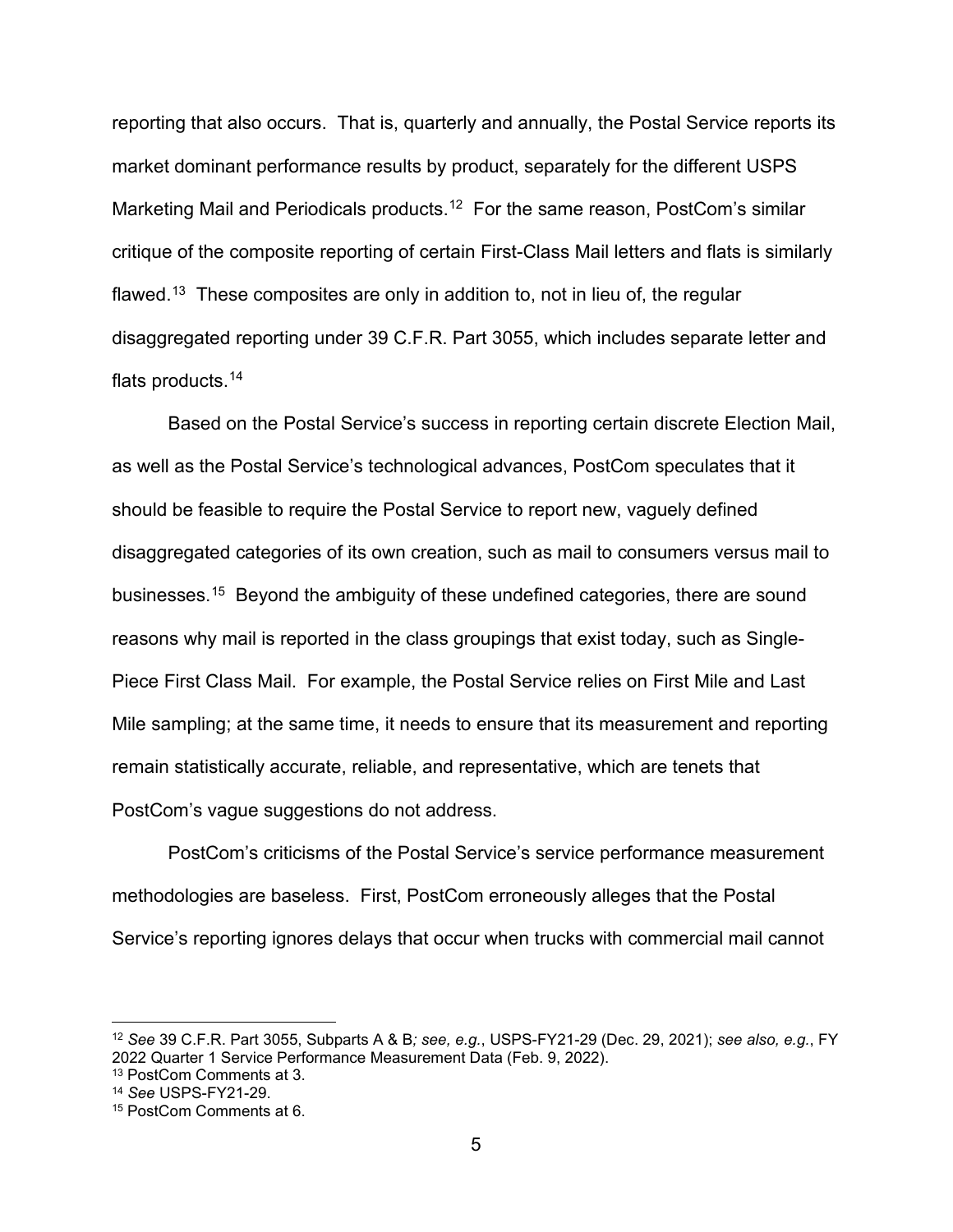immediately unload.<sup>[16](#page-5-0)</sup> The Postal Service, however, does incorporate such delays. That is, the Postal Service's start-the-clock business rules take into account when unloading scans occur in the context of its Facility Access and Shipment Tracking (or "FAST") appointment program.[17](#page-5-1) Mailers schedule FAST appointments. If they arrive on time in accord with their appointments, then their appointment times are used to start the clock, and the unload scans are not used.

The Postal Service already reports publicly on a quarterly basis on mail in measurement.<sup>[18](#page-5-2)</sup> As reflected in such reporting, to be included in mail in measurement, mail must be Full Service, meet certain business rules, and utilize the Intelligent Mail barcode. Given the extensive data collection and reporting that the Postal Service already performs (including the quarterly public reporting for mail in measurement), pursuing additional reporting is unnecessary and likely counter-productive.[19](#page-5-3) PostCom nevertheless suggests that, for mail not in measurement, the Postal Service should provide piece-level data.[20](#page-5-4) This suggestion, however, overlooks the fact that mailers already have access to piece-level scan data for mail in visibility (i.e., even if not in

<span id="page-5-0"></span><sup>16</sup> *Id*. at 3-4.

<span id="page-5-1"></span><sup>&</sup>lt;sup>17</sup> FAST is a Postal Service initiative that improves the drop shipment and Origin Entry appointment scheduling processes through allocating appointment availability and decreasing dock wait times. *See* https://fast.usps.com.

<span id="page-5-2"></span><sup>18</sup> *See, e.g.*, FY 2021 Q4 Service Performance Measurement System – Audit Report, Audit Response, and Measured/Unmeasured Volumes Report (Nov. 29, 2021).

<span id="page-5-3"></span><sup>19</sup> Indeed, as PostCom itself commented earlier this year in this same docket in the context of certain other data, after first recognizing the "exhaustive information" that the Postal Service already currently reports: "To the extent that the Postal Service must expend additional resources collecting and supplying information on … performance, the overall costs of the Postal Service – which are ultimately borne by mailers – will increase. If there are no corresponding improvements in productivity or performance, the Commission's actions will further compound an already acute problem." PostCom Comments (Jan. 31, 2022) at 7-8.

<span id="page-5-4"></span><sup>20</sup> PostCom Comments at 4.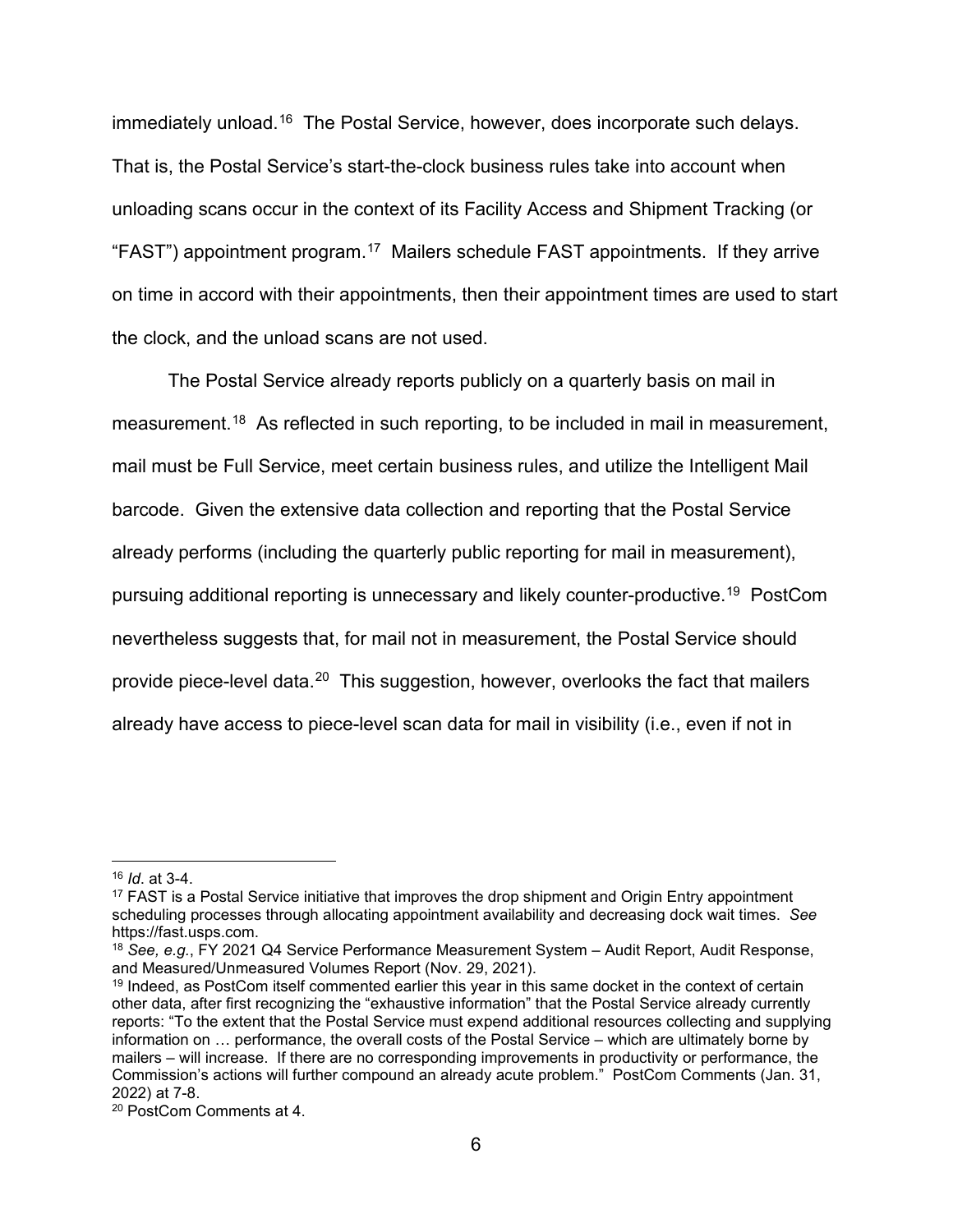measurement) through the Postal Service's Informed Visibility-Mail Tracking & Reporting tool.[21](#page-6-0)

PostCom further claims that the Postal Service files its quarterly service performance reports "weeks" after the end of each quarter "presumably because data are highly edited."[22](#page-6-1) Not only is PostCom's "editing" accusation ambiguous, but also PostCom offers no reason to question the veracity or completeness of the quarterly data. First, the Postal Service provides the data that the Commission requires; if the reporting were somehow inadequate, the Commission would request supplemental information. Second, the timing of the quarterly reporting is consistent with the Commission's rules that set a forty-day deadline, 39 C.F.R. § 3055.30, and certainly such rules are not designed by the Commission to facilitate any nefarious Postal Service "editing" to eliminate unflattering results. To the contrary, the Commission's forty-day period after the end of each quarter typically allows the Postal Service sufficient time to gather the data and further helps to ensure that the data are final and accurate. Far from problematic, this bolsters the utility of the Postal Service's service performance reporting and thus inures to the benefit of the Commission and the public alike.

PostCom's ad hominem accusation that the Postal Service sets targets so as "to craft a pleasing narrative rather than achieve improved performance"[23](#page-6-2) is likewise without merit. PostCom flags the Employee Engagement indicator as proof of this alleged tendency, questioning the Postal Service's decision to change its response rate

<span id="page-6-0"></span><sup>21</sup> *See* https://postalpro.usps.com/informedvisibility.

<span id="page-6-1"></span><sup>22</sup> PostCom Comments at 6.

<span id="page-6-2"></span><sup>23</sup> *Id.* at 7.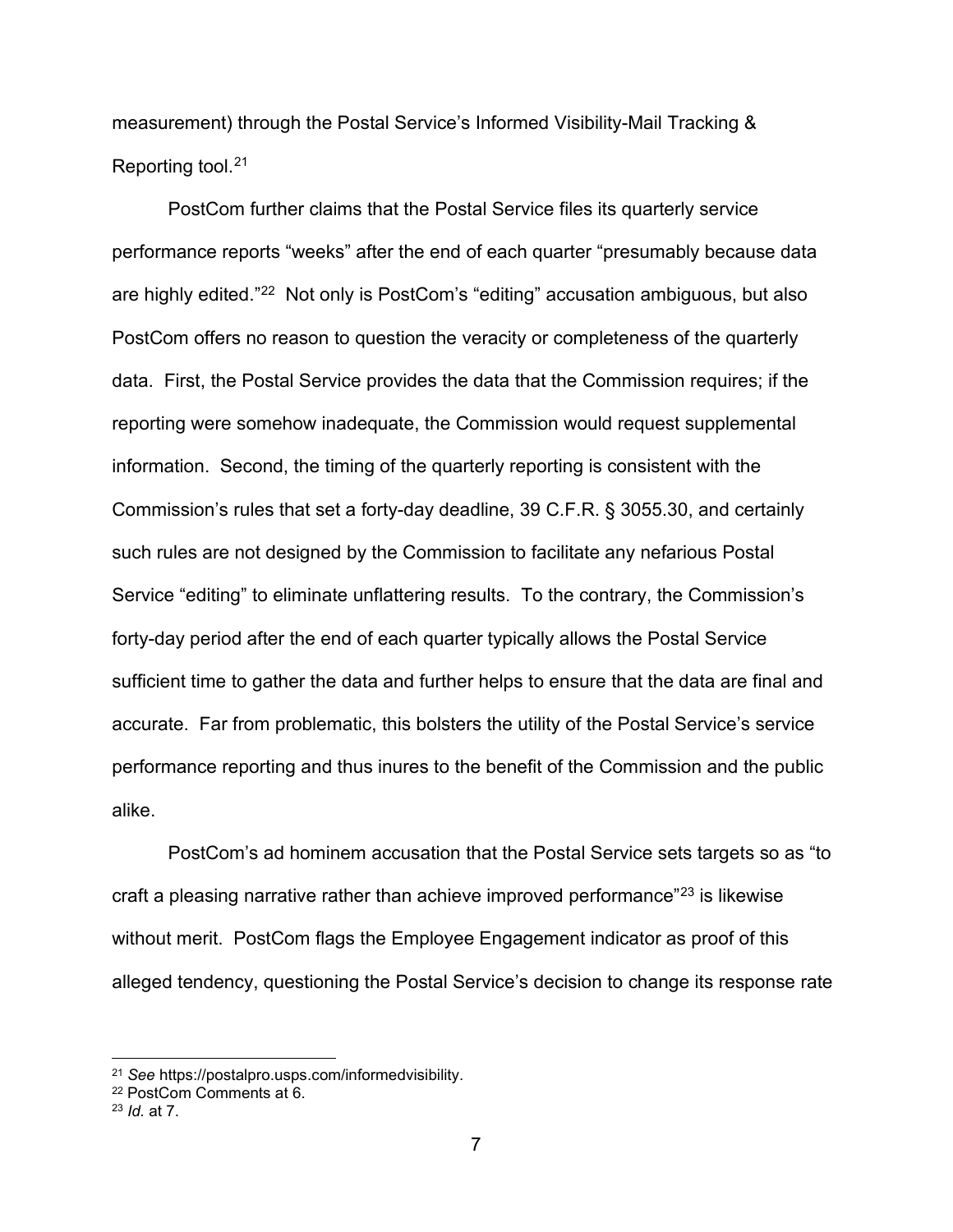target to a grand mean engagement score target. Given the size of the Postal Service's organization, an employee survey response rate between 5 percent-30 percent is typical. The Postal Service's current response rate of 25 percent is, therefore, considered sufficiently representative of its employee population. This year, a grand mean engagement score target was also added in lieu of a response rate target because grand mean engagement scores correlate significantly with a variety of the Postal Service's key performance metrics, such as improved productivity, improved customer satisfaction, and reduced leave usage, accidents, and injuries. This does not, however, detract from the Postal Service's emphasis on increasing the response rate of its engagement survey.

### **II. The Postal Service's Financial Reporting Does Not Present a Distorted View of Its Financial Health.**

PostCom devotes considerable attention to the Postal Service's Financial Health metrics, asserting that the Postal Service "is on sounder financial footing than the Commission has generally assumed"[24](#page-7-0); and, relatedly, that "the bleak scenarios of the Postal Service's future painted in prior public statements, the Delivering for America plan, and prior performance plans are unrealistic."[25](#page-7-1)

Surveying the Postal Service's reported cash holdings, PostCom declares, "[T]hese are not the results of a desperately struggling organization."<sup>26</sup> Yet the Postal Service's cash revenues are where they are because it has defaulted on retiree health benefits (RHB) and pension payments, and because of the one-time infusion of \$10

<span id="page-7-0"></span><sup>24</sup> *Id.* at 7.

<span id="page-7-1"></span><sup>25</sup> *Id*.

<span id="page-7-2"></span><sup>26</sup> *Id.* at 8.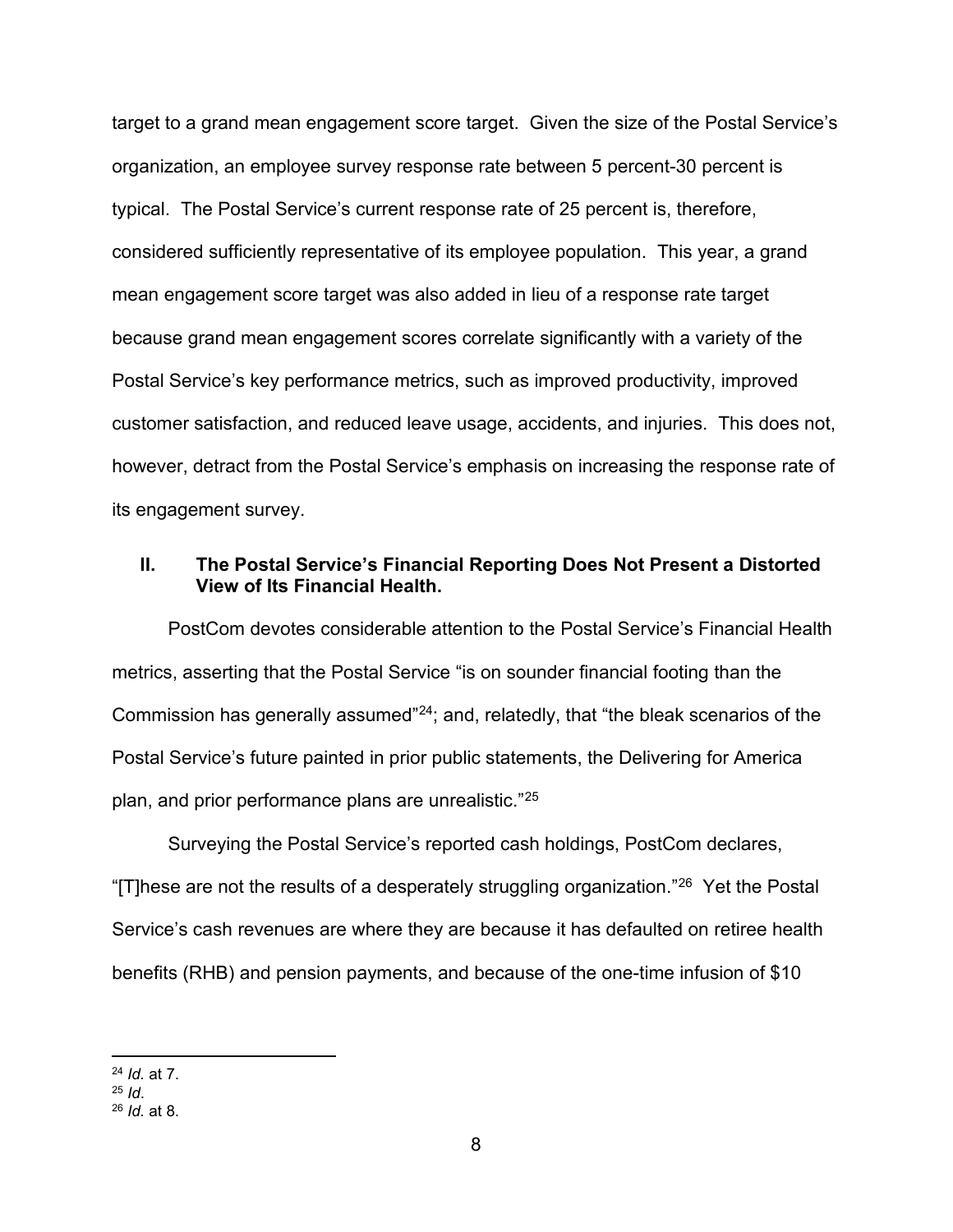billion due to the CARES Act.<sup>[27](#page-8-0)</sup> In addition, the Commission has previously recognized that liquidity is but one factor in assessing the Postal Service's overall financial condition.[28](#page-8-1) In this regard, the Postal Service has continued to incur net losses even as its cash position has improved due to these factors, and continues to have liabilities that far exceed assets. The Postal Service's current cash position therefore does not negate the systemic financial challenges it faces or render moot the measures it has proposed in the *Delivering for America* Plan to face them.

PostCom also recommends that the Commission "reassess whether the Postal Service's cumulative net losses have any meaningful impact on the Postal Service's ability to provide service or invest in its network."<sup>29</sup> Identifying delinquent payments to the U.S. Treasury as the primary cause of these net losses, PostCom states that "[t]he Postal Service has suffered no consequences," and then proceeds to announce that

<span id="page-8-0"></span><sup>&</sup>lt;sup>27</sup> PostCom alleges that the Postal Service failed to account for CARES Act funding when discussing its financial performance. The Postal Service acknowledged receipt of the CARES Act grant in its FY 2021 Annual Report to Congress. At 46. Information concerning the grant was also recently disclosed in "Note 3-Liquidity" of the 2021 Report on Form 10-K: "In March 2020, the President signed the Coronavirus Aid, Relief, and Economic Security Act, enacted as Public Law 116-136 (the 'CARES Act') in response to the coronavirus ('COVID-19') pandemic. In December 2020, the President signed Public Law 116-260, the Consolidated Appropriations Act, 2021, amending the CARES Act. The CARES Act, as amended, allowed the Postal Service to receive up to \$10.0 billion from the U.S. Treasury to fund operating expenses. As of September 30, 2021, total funding received pursuant to the CARES Act, as amended, was \$10.0 billion, all of which was recorded as a capital contribution in the accompanying Balance Sheets." 2021 Report on Form 10-K United States Postal Service, at 64.

<span id="page-8-2"></span><span id="page-8-1"></span><sup>28</sup> See, *e.g.*, the PRC's Analysis of the Postal Service's FY 2020 Annual Performance Report and FY 2021 Performance Plan, Docket No. ACR2020, June 2, 2021, at 109, which notes that to evaluate the Postal Service's financial status, it examines "volume, revenue, and cost trends as well as the Postal Service's sustainability, liquidity, activity, and financial solvency" in detail. That cash revenues are not viewed in isolation from other important factors is apparent in the PRC's yearly Financial Analyses. *See, e.g.*, the PRC's Financial Analysis of United States Postal Service Financial Results and 10-K Statement Fiscal Year 2020, Docket No. ACR2020, Nov. 4, 2021. This detailed report includes a "Balance Sheet Trend Analysis," which takes into account the debt ratio (i.e., the ratio of total liabilities to total assets), the current ratio (i.e., the degree to which current assets meet current liabilities), and the cash ratio (i.e., the ratio of total liquid assets to current liabilities), at 35-38; as well as an "Analysis of Statements of Cash Flows," which takes into account the asset efficiency ratio (comparing operating cash flows to total assets), the current liability ratio (measuring the ability to generate cash that can be used to cover current debt), and the long term debt ratio (comparing cash earned from operations to long term debt), at 39-42.<br><sup>29</sup> PostCom Comments at 10.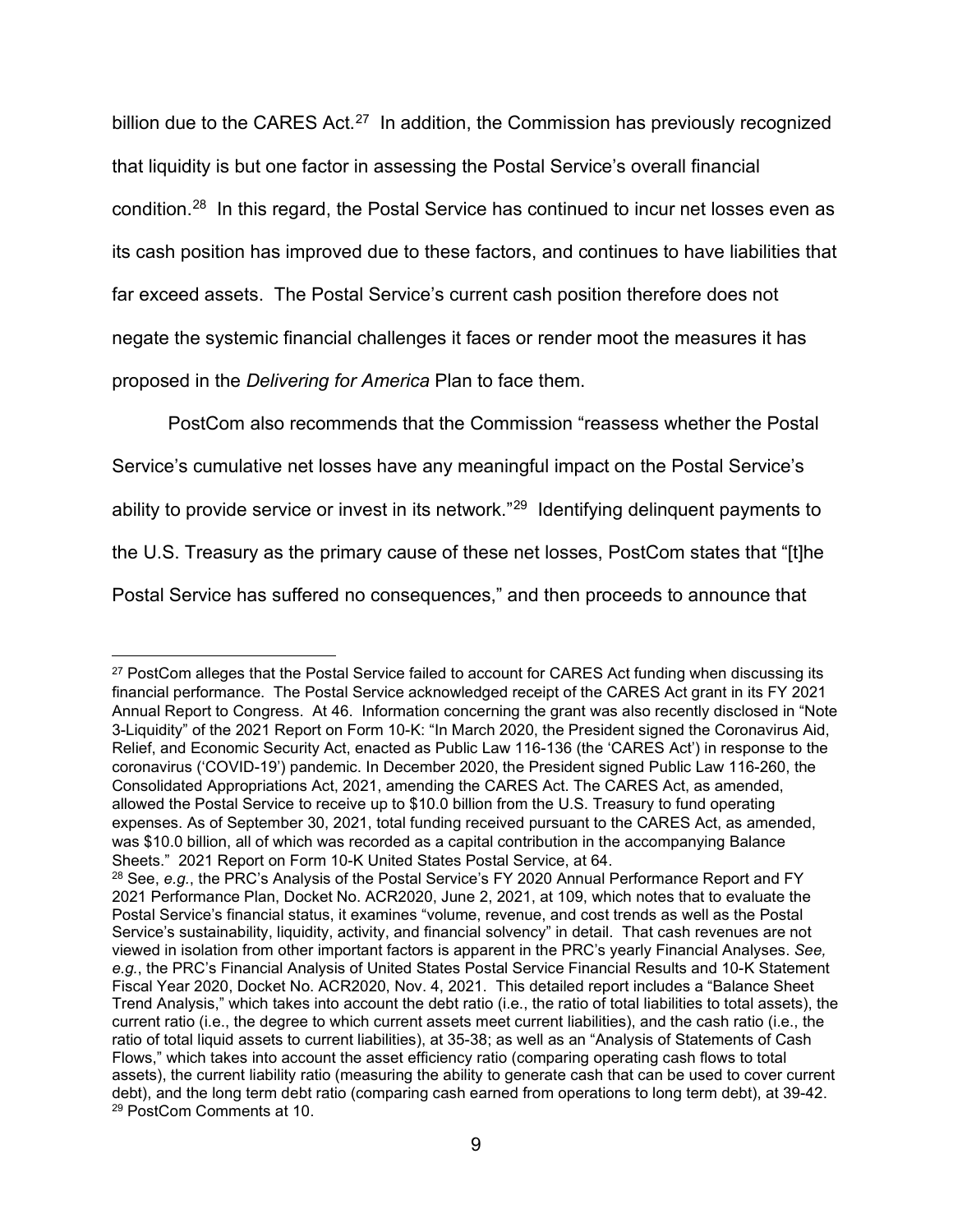"there is no indication that the Federal Government has any intention to collect.["30](#page-9-0) However, and as the Commission has recognized, the Postal Service has an obligation to be self-sufficient, and this includes making statutorily-mandated payments to pay for retirement obligations. There is no legal basis to conclude that these obligations can simply be ignored. Moreover, while the Postal Service Reform Act of 2022, if signed by the President, would reduce annuitant premiums, officially cancel certain retiree health benefits payments, and extend the RHB Funds' ability to pay such premiums, it remains the case that the Postal Service will remain subject to "top-up" payments, and more generally will be required to pay annuitant premiums when the Fund assets are eventually extinguished. The bill also does not alter the Postal Service's pension liabilities. This demonstrates that, while the Reform Act constitutes a vital step to restoring the Postal Service to financial sustainability, it is also critical that the Postal Service move forward with the other elements of the Plan.

Turning to the FY 2022 Performance Plan, PostCom notes that the Postal Service's controllable loss in FY 2021 fell short of the projections in the FY 2021 Performance Plan; it then expresses bafflement at the controllable loss projections in place for FY 2022.<sup>[31](#page-9-1)</sup> The Annual Report to Congress does in fact supply reasons for predicted trends in income and expenses. Recent history also proves an illuminating guide. Before FY 2021, controllable income declined every year since FY 2014; it has furthermore been negative (i.e., a controllable loss) since FY 2017, the year immediately following the elimination of the exigent surcharge. The year-over-year improvement seen in FY 2021 stands out as an anomaly, one largely due to an increase

<span id="page-9-1"></span><span id="page-9-0"></span><sup>30</sup> *Id*. 31 *Id.* at 13-14.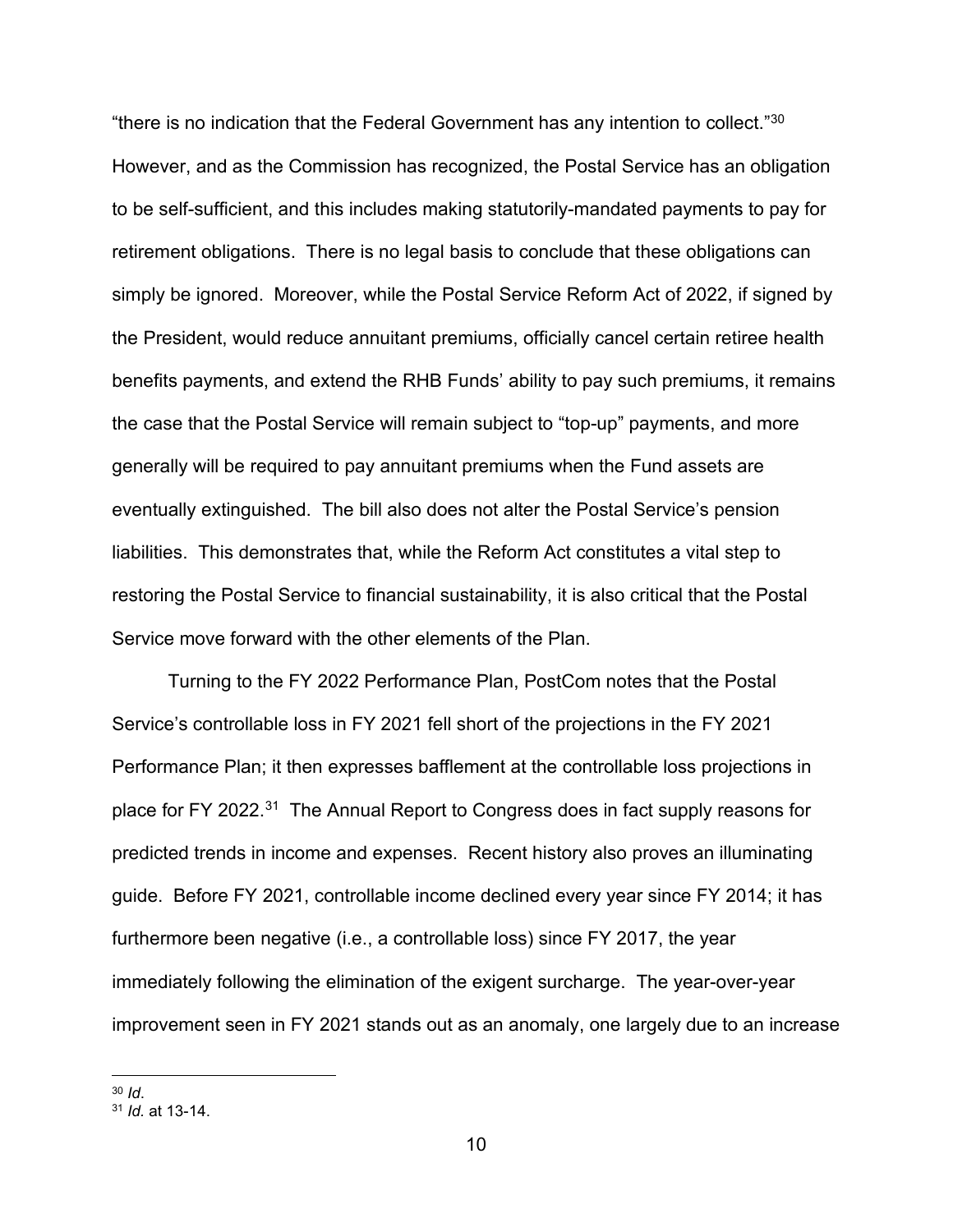in package revenue fueled by the COVID-19 pandemic. Already in Quarter 3 of FY 2021, package volumes began to decline; and they have moreover remained below their FY 2021 peak in FY 2022, and controllable loss is accordingly projected to resume its trend of increasing year over year, absent enactment of the Plan.

In sum, what PostCom perceives as a long-term trend toward financial sustainability is in large part illusory. Far from symptomatizing a core state of financial soundness, the cash reserves that PostCom cites arose from two unsustainable sources: the Postal Service defaulting on its legal obligations, and a one-time cash infusion under the auspices of the CARES Act. Even when factoring in the Postal Service Reform Act, the Postal Service will have closed only a portion of its long-term financial shortfall. To acknowledge such realities is not to affect a "radical pessimism," but merely to underscore the necessity of the *Delivering for America* Plan's cost-saving, revenue-generating initiatives.[32](#page-10-0)

#### **III. The Postal Service Continues to Prioritize Customer Satisfaction.**

The Prison Policy Initiative critiques the Postal Service's process for measuring customer satisfaction, specifically pointing out that when the Postal Service measures customer sentiment, it does so through survey methods that prevent incarcerated people from participating.<sup>[33](#page-10-1)</sup> The Postal Service aims to listen actively to its customers and provide them with the highest levels of service and satisfaction across all classes of mail. The Postal Service's Delivery survey gauges a customer's overall experience with

<span id="page-10-0"></span><sup>32</sup> As the *Delivering for America* Plan states: "While reasonable people may disagree on particular assumptions, the overall conclusion is inescapable: the status quo is not sustainable and unless we undertake a comprehensive plan to address our challenges, the Postal Service as we know it cannot survive." At 45.

<span id="page-10-1"></span><sup>33</sup> *See generally* Opening Comments of Prison Policy Initiative, Docket No. ACR2021 (March 1, 2022) (PPI Comments).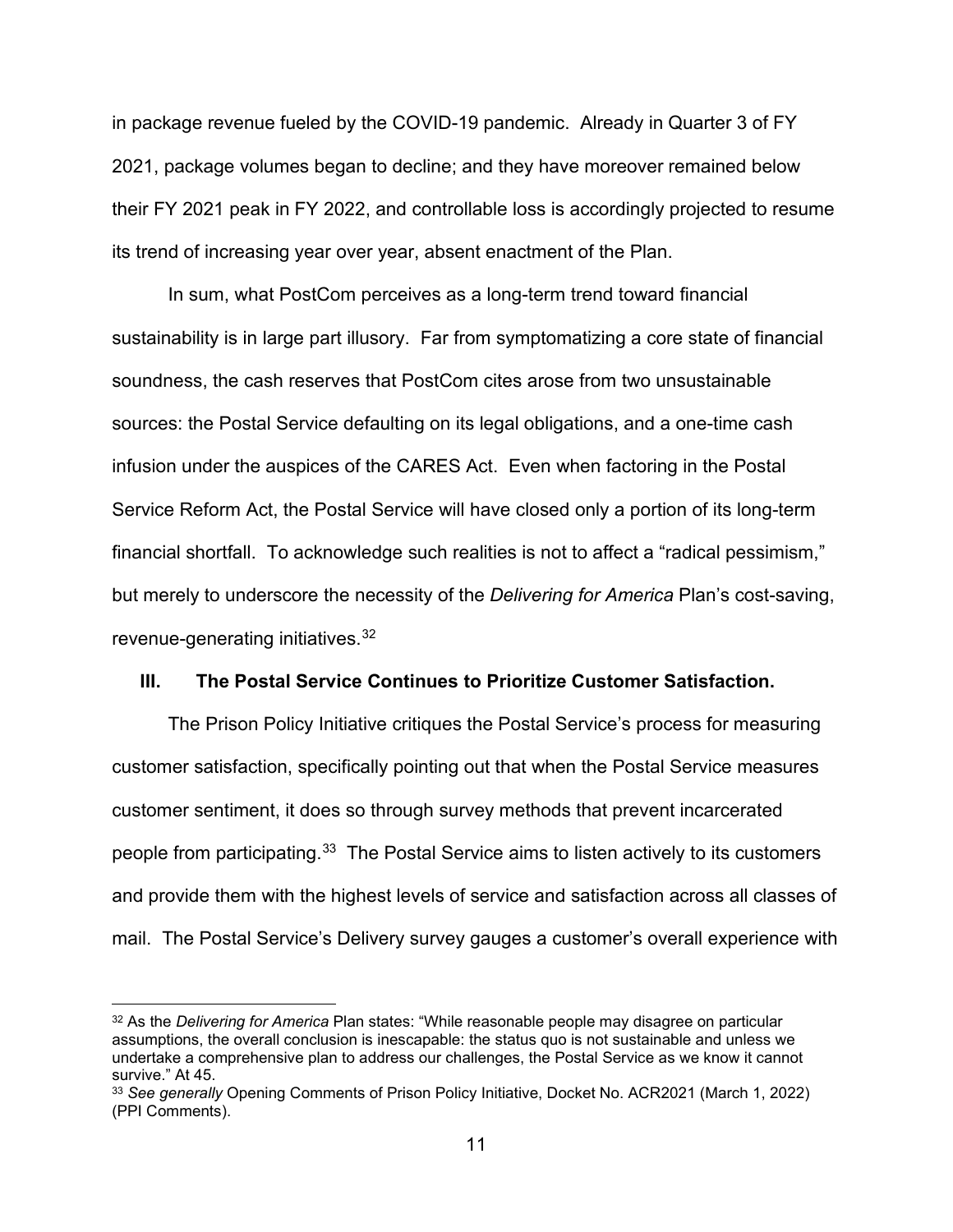the delivery of letters and packages from the Postal Service. For incarcerated individuals, the prison's mailroom is responsible for the final delivery of letter and packages. The Postal Service's role is thus to deliver to the prison mailroom. Customer needs, therefore, seem to be dependent on an external body that exercises authority over incarcerated persons, thereby making it less clear that survey responses from such individuals would reflect accurately on the Postal Service's performance. Thus, while the Postal Service values these observations, it does not believe they merit changes to its respondent pool.

## **IV. PostCom's and PPI's Requests for Relief Are Outside the Scope of this Proceeding.**

Pursuant to 39 U.S.C. § 3653(d), the Commission must annually evaluate whether the Postal Service met the performance goals established in the annual performance plan and annual performance report. The Commission may also "provide recommendations to the Postal Service related to the protection or promotion of public policy objectives set out in" title 39. Thus, in its final report analyzing the Postal Service's FY 2021 Performance Report and FY 2022 Performance Plan, the Commission may not issue directives that require the Postal Service to take specific actions. Any requests for relief—e.g., requests that the Commission direct the Postal Service to take actions in line with specific critiques and recommendations<sup>34</sup>—are therefore outside the scope of this portion of the ACR docket, and must be disregarded by the Commission.

<span id="page-11-0"></span><sup>34</sup> *See*, *e.g.*, PostCom Comments at 2, 5, 6; PPI Comments at 4.